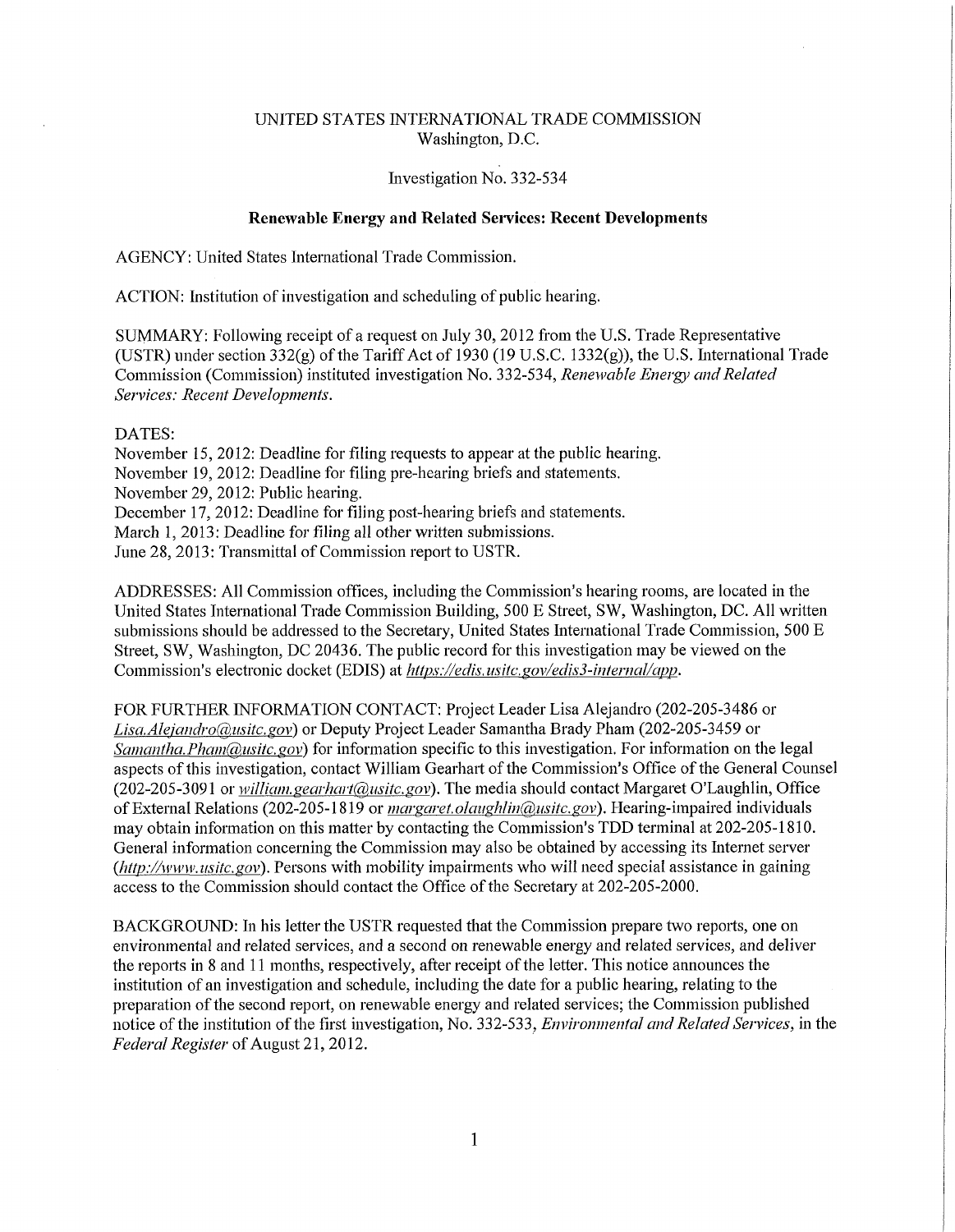As requested by the USTR, the Commission will provide a report on renewable energy and related services that, to the extent practicable:

• Defines types of renewable energy and related services, identifies leading suppliers, and generally describes the relationship of renewable energy services to the development of renewable energy projects worldwide;

•. Estimates the size of the U.S. and global markets for certain renewable energy services, identifies key export and import markets for such services, and describes factors affecting supply and demand;

• Examines U.S. and global renewable energy services trade during 2007-11, and highlights recent trends in investment in renewable energy projects and firms, including new business strategies or practices;

• Identifies barriers to U.S. trade and investment in renewable energy services, and examines recent efforts to liberalize trade in leading markets for such services; and

• Examines the role of clean energy incentive programs in encouraging investment in and creating markets for renewable energy goods and services.

As requested by the USTR, the report will focus on services incidental to the development, generation, and distribution of renewable energy, with particular emphasis on wind energy (onshore and offshore) and solar energy, and other technologies that the Commission's research shows to be of significance. The USTR defined such services to include scientific and technical consulting, seivices incidental to energy distribution, professional services, construction and engineering services, management consulting and related services, and maintenance and repair of equipment, among others.

As requested, the Commission expects to deliver this second report to the USTR no later than June 28, 2013.

PUBLIC HEARING: A public hearing in connection with this investigation will be held at the U.S. International Trade Commission Building, 500 E Street, SW, Washington, DC, beginning at 9:30 a.m. on November 29, 2012. Requests to appear at the public hearing should be filed with the Secretary no later than 5:15 p.m., November 15, 2012. All pre-hearing briefs and statements should be filed no later than 5:15 p.m. November 19, 2012 and all post-hearing briefs and statements should be filed no later than 5:15 p.m., December 17, 2012. All pre- and post-hearing briefs and statements must be filed in accordance with the requirements in the "Written Submissions" section below. In the event that no witnesses are scheduled to appear at the hearing as of the close of business on November 15, 2012, the hearing will be canceled. Any person interested in attending the hearing as an observer or nonparticipant should contact the Office of the Secretary at 202-205-2000 after November 15, 2012, for information concerning whether the hearing will be held.

WRITTEN SUBMISSIONS: In lieu of or in addition to participating in the hearing, interested parties are invited to file written submissions concerning this investigation. All written submissions (other than those related to the hearing) should be addressed to the Secretary, and should be received no later than 5:15 p.m., March 1, 2013. All written submissions must conform with the provisions of section 201.8 of the *Commission's Rules of Practice and Procedure* (19 C.F.R. 201.8). Section 201.8 and the Commission's Handbook on Filing Procedures require that interested parties file documents electronically on or before the filing deadline and submit eight (8) true paper copies by 12:00 p.m. eastern time on the next business day. In the event that confidential treatment of a document is requested, interested parties must file, at the